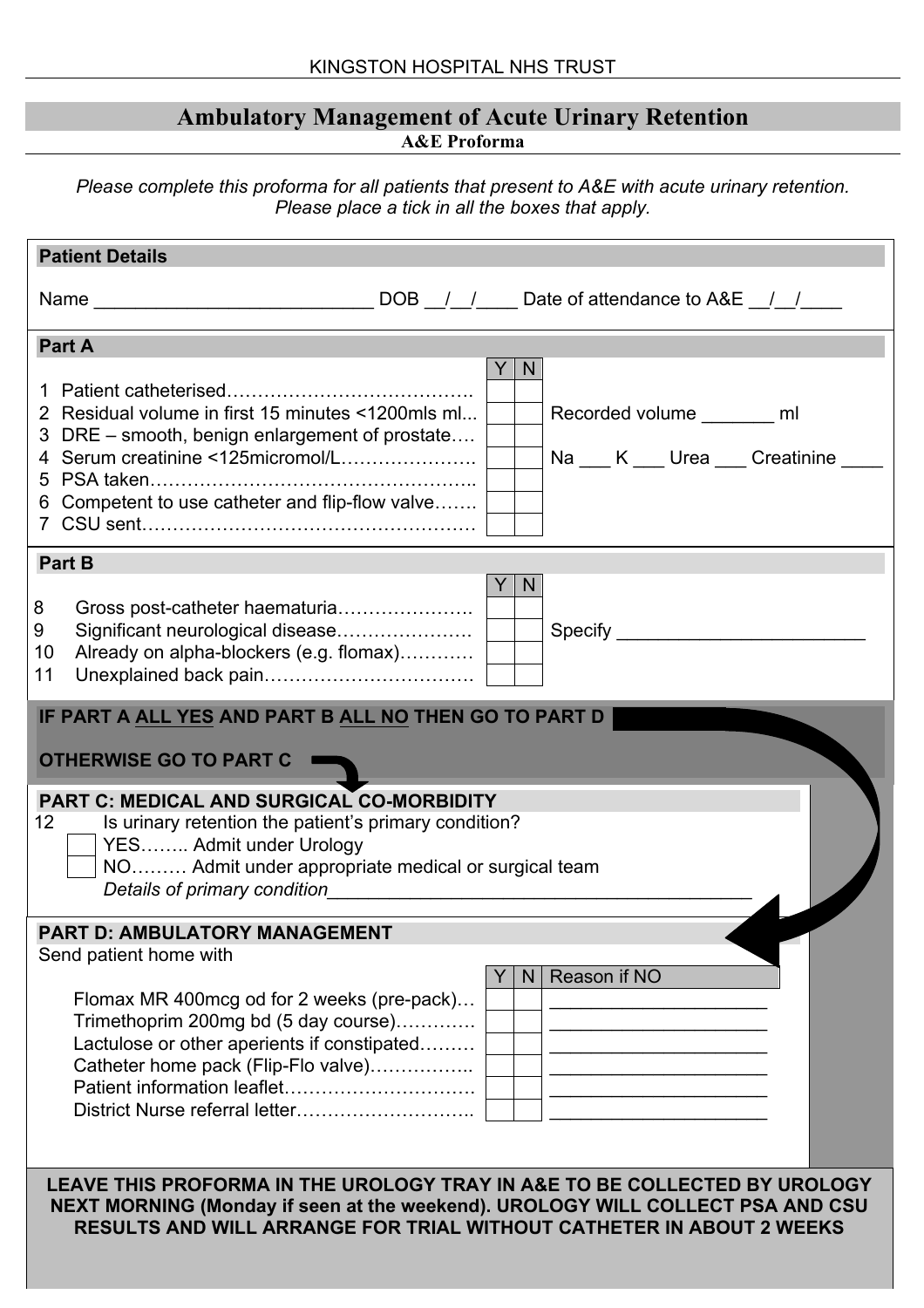#### KINGSTON HOSPITAL NHS TRUST

| <b>PART E: UROLOGY ASSESSMENT IN TWOC CLINIC</b>                                                                                                                        |                                                                                                                                           |  |                                       |  |
|-------------------------------------------------------------------------------------------------------------------------------------------------------------------------|-------------------------------------------------------------------------------------------------------------------------------------------|--|---------------------------------------|--|
| Date $\frac{\_}{\_}/\_$                                                                                                                                                 | Time of arrival $\_\_\_\_\_\_\$ am/pm                                                                                                     |  | Time of departure $\_\_\_\_\_\$ am/pm |  |
|                                                                                                                                                                         | Post void residual measurement<br>UTI<br>Bleeding<br>Incontinence<br>To GP<br>By District Nurse<br>To A&E<br>PSA<br>CSU<br>Urological DRE |  | N<br>ml<br>Specify actual number      |  |
| <b>Medical staff</b> (tick all boxes that apply)                                                                                                                        |                                                                                                                                           |  |                                       |  |
|                                                                                                                                                                         | Doctor making final outcome decision                                                                                                      |  | Consultant SpR<br><b>SHO</b><br>HO    |  |
| <b>Outcome</b> (tick all boxes that apply)                                                                                                                              |                                                                                                                                           |  |                                       |  |
| N<br>Weeks<br>OPD follow up<br>Marked urgent within 6 weeks<br>W/L for TURP<br>Long-term catheter<br>Further TWOC<br>Weeks<br>Admitted to ward<br>Discharged to GP      |                                                                                                                                           |  |                                       |  |
| <b>Urological comments</b>                                                                                                                                              |                                                                                                                                           |  |                                       |  |
| Consultant responsible ACT/JAD/ROM (circle appropriate consultant)                                                                                                      |                                                                                                                                           |  |                                       |  |
|                                                                                                                                                                         |                                                                                                                                           |  |                                       |  |
| THIS PROFORMA IS A RECORD OF CLINICAL CARE FOR A&E ATTENDANCE AND TWOC<br><b>CLINIC</b><br>PLEASE FILE THIS PROFORMA IN THE PATIENTS' MEDICAL NOTES<br><b>THANK YOU</b> |                                                                                                                                           |  |                                       |  |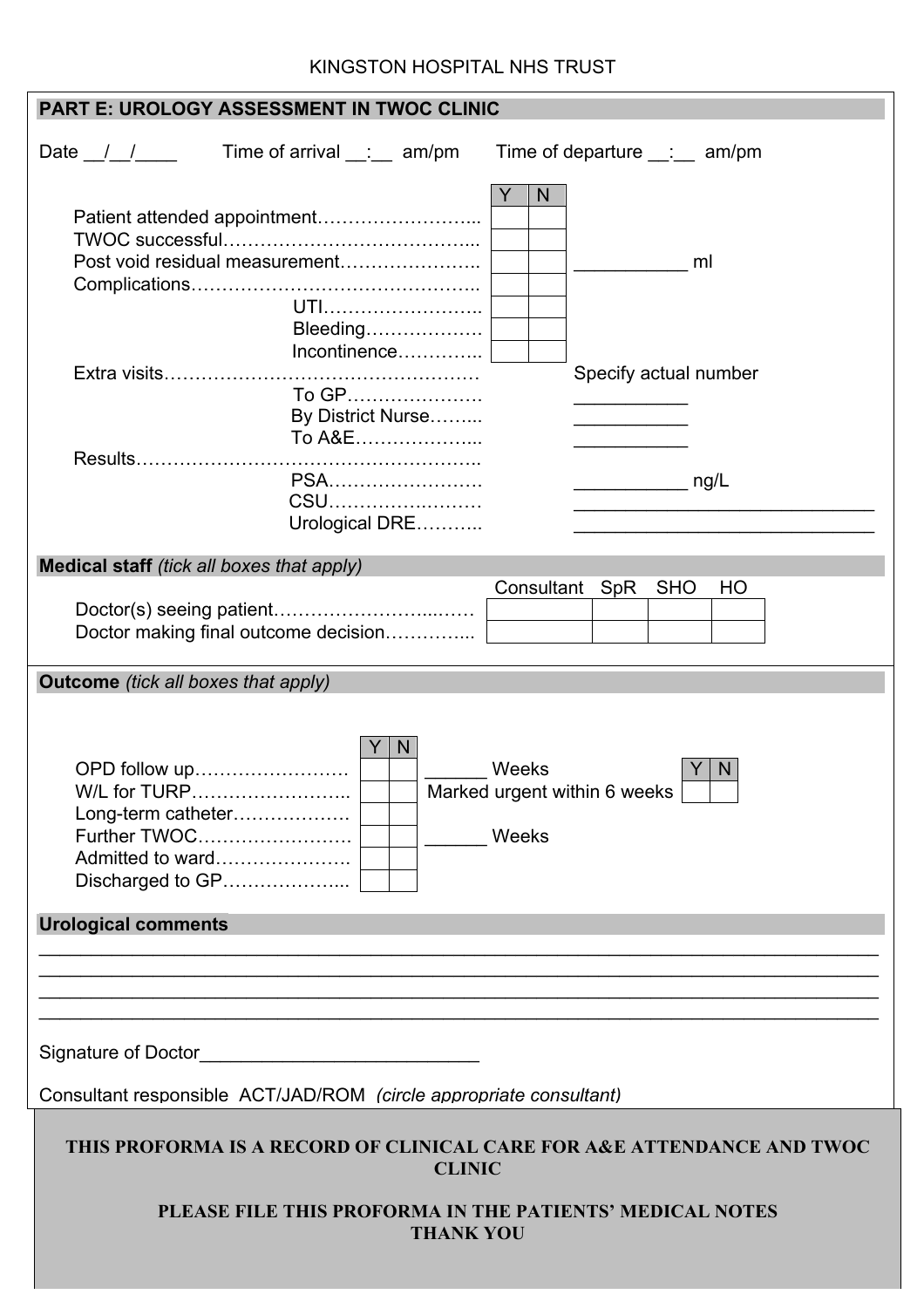

#### **MANAGEMENT OF A URETHRAL CATHETER Information from The British Association of Urological Surgeons (BAUS) about bladder catheters**

You have been given this leaflet because you have (or are due to have) a catheter in your bladder. The aim of the leaflet is to provide you with information about what this involves.

We have consulted specialist surgeons during its preparation, so that it represents best practice in UK urology. You should use it in addition to any advice already given to you.

To view the online version of this leaflet, type the text below into your web browser:

http://www.baus.org.uk/\_userfiles/pages/files/Patients/Leaflets/Catheter.pdf

# **Key Points**

- A catheter is a small tube, made of latex or silicone, that is put into your bladder to allow the urine to drain out
- It is put in either through the waterpipe (urethral catheter) or through the lower part of the tummy (suprapubic catheter)
- The outside part of the catheter is often connected to a bag, so the bladder is kept empty; the bag is worn on your leg or around your tummy.
- The outside part of the catheter can also be connected to a valve instead of a bag; this means the bladder can fill as it would normally, and can be drained by opening the valve.
- The bags and valves should be changed every week
- The catheter should be changed at least every 3 months
- Common problems are blockages, pain and recurrent infections, but most people manage well
- Drainage bags, tubing and other items of equipment will be provided for you on prescription from your GP
- It is inevitable that you will get bacteria in your urine but this does not need treating; you only need antibiotics if you have symptoms of infection
- If you do have problems, your district nurse or GP can usually resolve the issues for you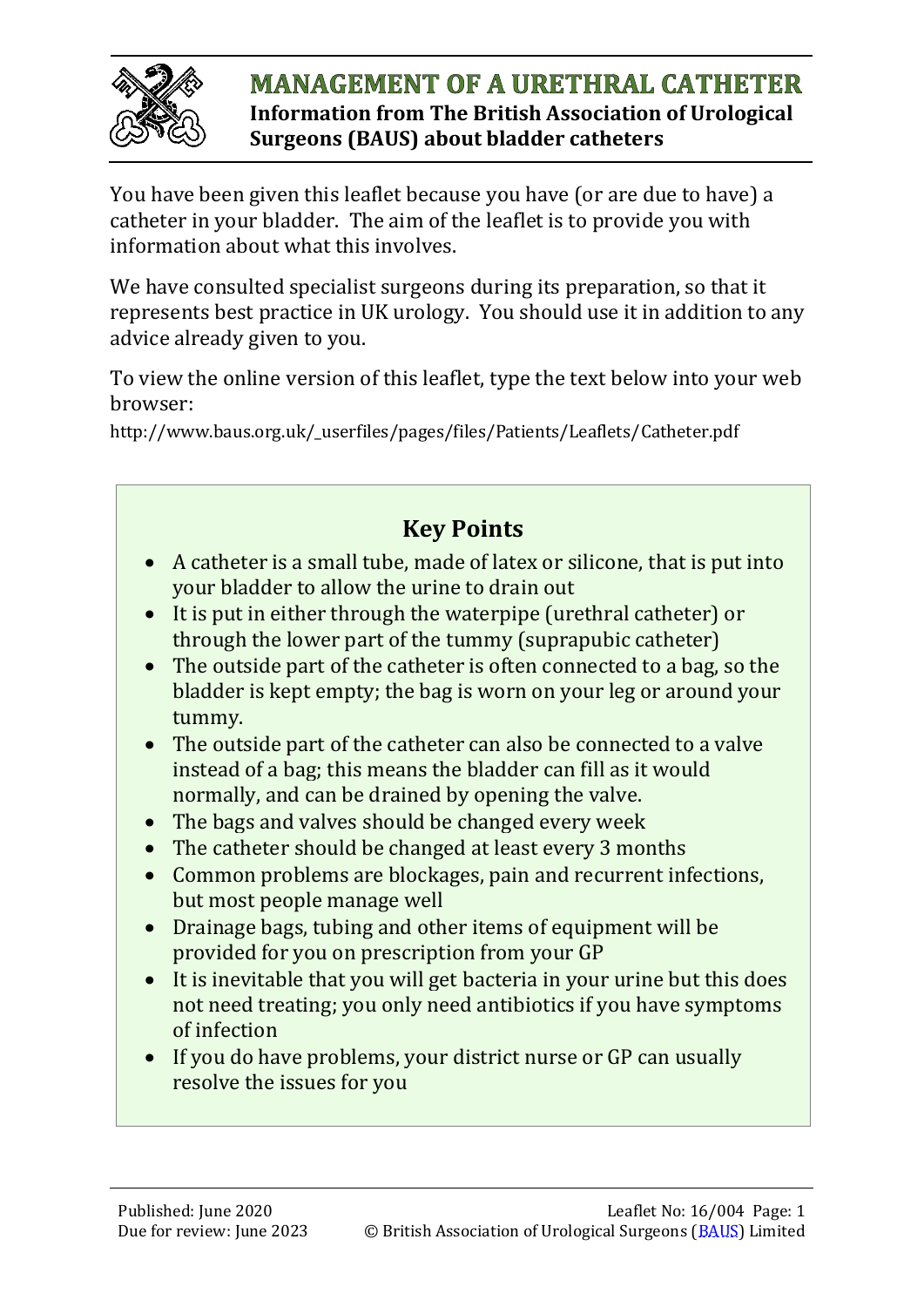# **What is a catheter?**

A catheter (pictured) is a soft, flexible tube that is passed through your urethra (waterpipe) into your bladder to drain urine. Sometimes, a catheter is passed through the lower abdomen (tummy) instead of the urethra. This is called a suprapubic catheter.

Your catheter is connected to a bag that straps to your leg or around your abdomen. The bag fills with urine, keeps your bladder empty and can be emptied when full. The catheter may



sometimes be connected to a [catheter valve](http://www.baus.org.uk/_userfiles/pages/files/Patients/Leaflets/Catheter%20valves.pdf) which means there is no bag, and your bladder will gradually fill with urine. When your bladder is full, you can release the valve to drain the urine out. This has the advantage that you do not need to wear a drainage bag.

Different types of catheter are made from different materials, including latex. If you have any history of **latex allergy**, please let your doctor or nurse know. They will then use a latex-free catheter.

Your catheter may feel strange at first, and you may feel very conscious of it. At first, you may have a constant desire to pass urine, even though your bladder is being emptied continuously by the catheter. This is not unusual and usually settles very quickly. It happens because your bladder tries to push the catheter out by contracting and going into spasm. Your bladder soon learns to tolerate the catheter, and this constant urge to pass urine disappears.

# **How should I look after the catheter?**

Your catheter should be treated as a part of your own body and needs to be kept clean in the same way. You can wash it each day with warm, soapy water, when you take a bath or shower.

With a catheter in place, you need to drink plenty of fluid to help prevent urine infections. If your urine becomes dark, this may mean you are not drinking enough and you should increase your fluid intake.

You should take care not to kink or compress the catheter tubing. Do not raise the drainage bag above the level of your bladder as this will stop it draining.

Once your catheter is in place, the nurses looking after you will show you how to empty it and look after it. They will also give you spare catheters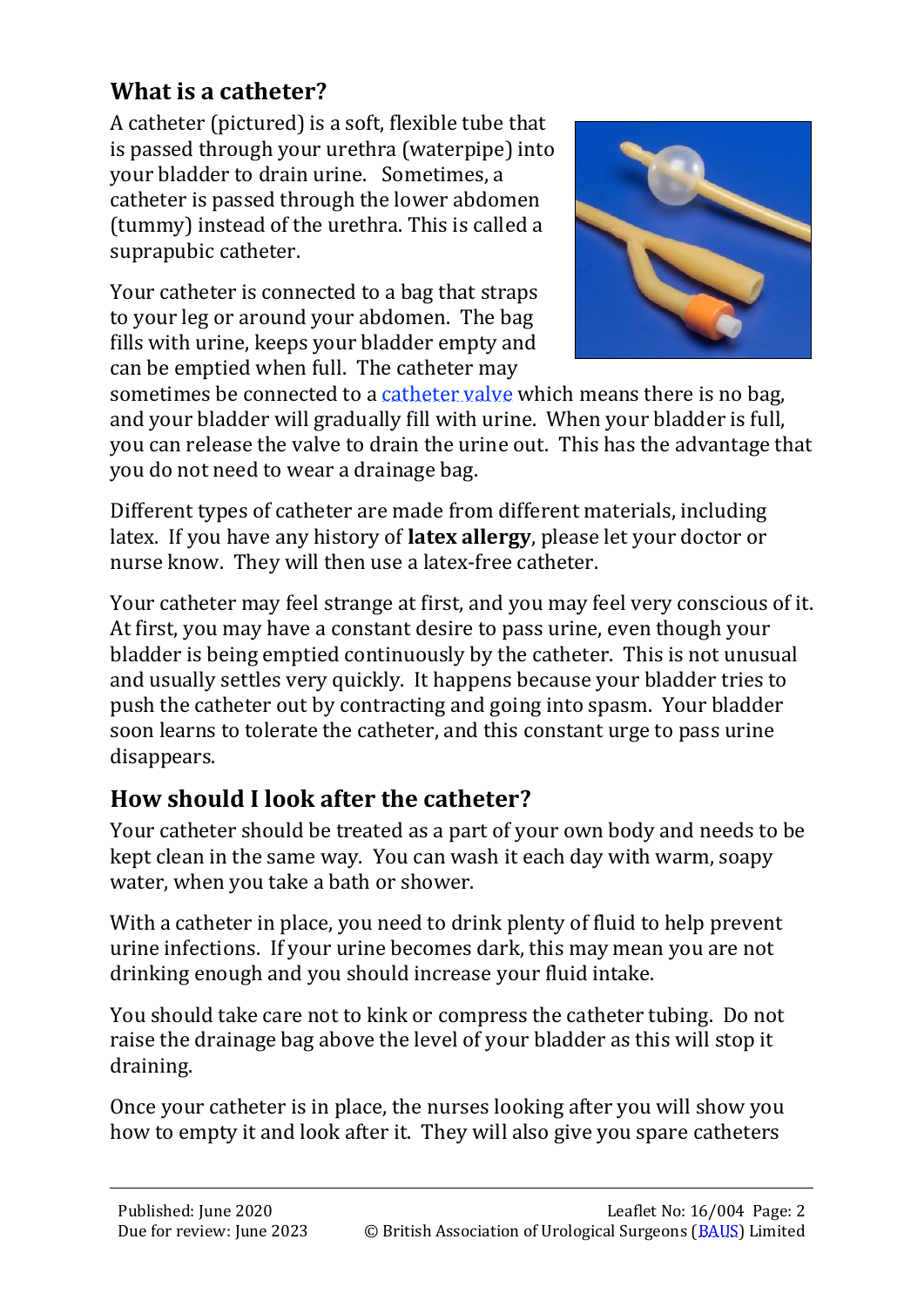and bags. They will keep in touch with your GP and your district nursing team. Once your GP has been alerted, you can get any additional items you need from your local chemist with a GP prescription. Your team will also give you details of who to contact if you have any problems with the catheter.

The different parts of the catheter are:

## **The catheter itself**

You do not need to do anything to the catheter, apart from keeping it clean by washing yourself and the catheter daily. You should dry yourself gently and thoroughly to prevent any soreness. If you do notice soreness where the catheter goes in, let your nurse know so you can get advice about how to relieve this.

## **The leg-bag for daytime use**

This is attached directly to the end of the catheter and collects all the urine you produce during the day. It will become heavier as it fills. Do not let it get too full or it will pull on the catheter and cause pain, bladder spasm or even catheter displacement.

Always wash your hands before and after emptying your drainage bag into the toilet or a urine bottle. Leg-bags may last up to seven days, after which they should be replaced.

## **The leg-bag support**

This is rather like a footless sock and is used to keep your leg-bag securely attached to your leg.

# **The G-strap (pictured right)**

This stops your catheter from being pulled out. It has a Velcro strap which goes around the catheter and your leg, holding the catheter firmly in position.

## **The night drainage bag**

A larger night bag (pictured right) connects directly to your leg-bag at night without disconnecting it from the catheter. It holds more urine than your leg-bag, so you should not need to empty it during the night.

To connect the night drainage bag:

- remove the leg-bag support;
- wash your hands carefully;



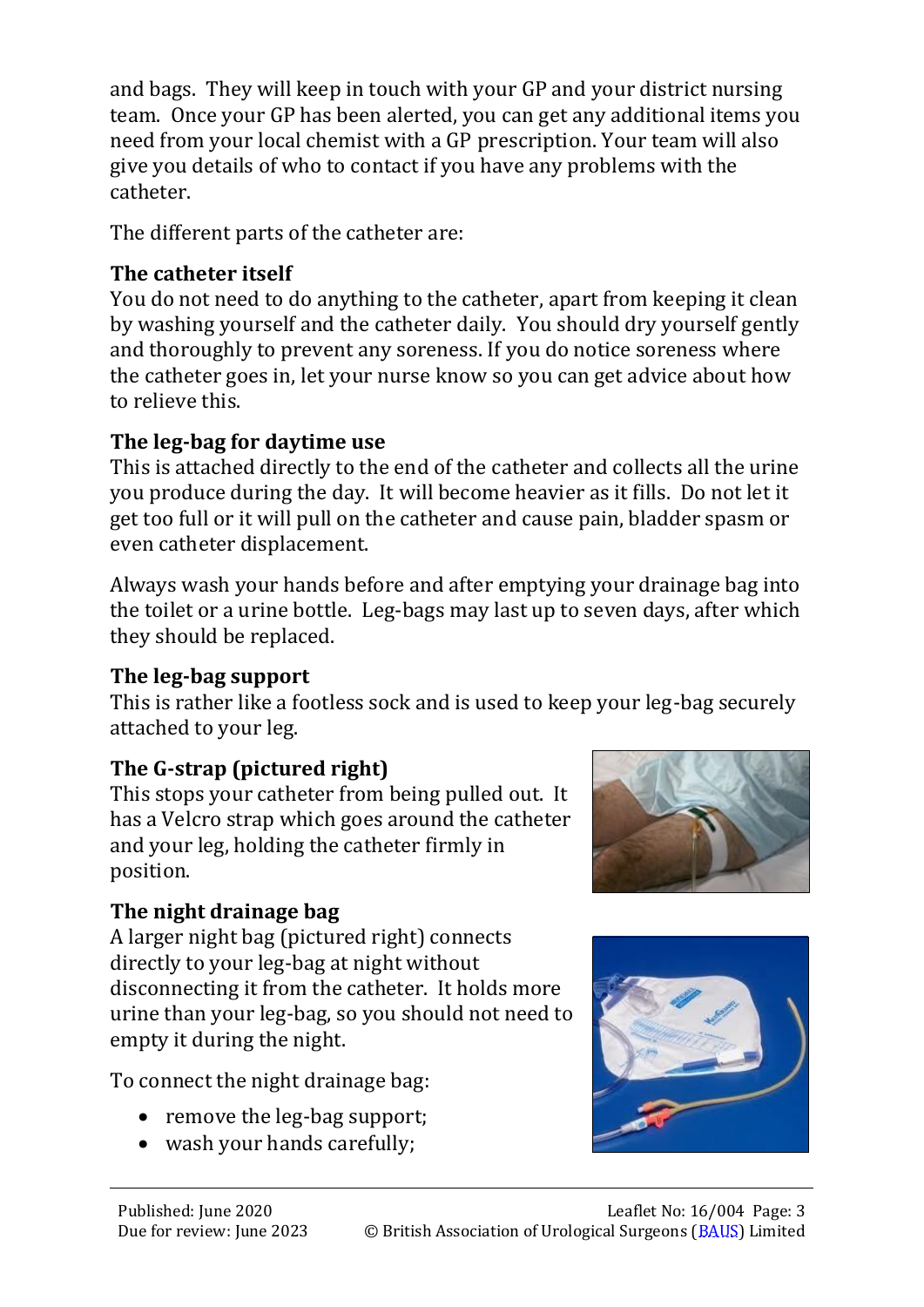- empty the leg-bag and, with the tap still open, push the end of the night bag into the tubing below the tap to form a direct route for urine into the night bag;
- attach the night bag to its stand on the floor by the side of your bed; and
- in the morning, turn off the tap at the bottom of your leg-bag, disconnect the night bag and empty it into the toilet. The night bag can then be discarded or rinsed with warm water to be used the next night. Your nurse will advise you about this.

We normally give you a small supply of leg and night bags when you go home. If you need to dispose of a bag, rinse it out with water, put it in a plastic bag and leave it with your normal household waste. Your GP will continue to prescribe your new bags and other equipment.

# **What sort of problems can occur at home?**

Some problems may occur with your catheter but your district nurse, GP or nurse practitioner can advise you on what to do:

## **Bladder spasms**

Bladder spasms feel like abdominal (tummy) cramps. They are usually caused by the bladder trying to squeeze out the balloon that holds your catheter in place. If spasms are causing you distress, your GP can prescribe a drug which helps relax your bladder.

## **Leakage around the catheter**

This is called "by-passing". It is sometimes caused by bladder spasms (see above) or can happen when you open your bowels. It can also happen if your catheter is blocked and stops draining (see below).

## **Blood or debris in the urine**

Debris causing cloudy urine is inevitable and is commoner the longer a catheter has been in your bladder. It can sometimes block the catheter. If this happens, you should contact your catheter nurse or GP.

If you see blood coming through your catheter, contact your catheter nurse, district nurse or GP. It is usually due to infection but, if not, you may need further tests to work out why it is happening.

# **Blockage**

This can cause a lot of pain and needs urgent attention. Check that your drainage bag is below the level of your bladder (the lower part of your tummy), that the catheter and tubing are not kinked or twisted, and that there are no clots or debris in the catheter. If the catheter will not unblock, and no urine is draining, contact your district nurse or GP immediately.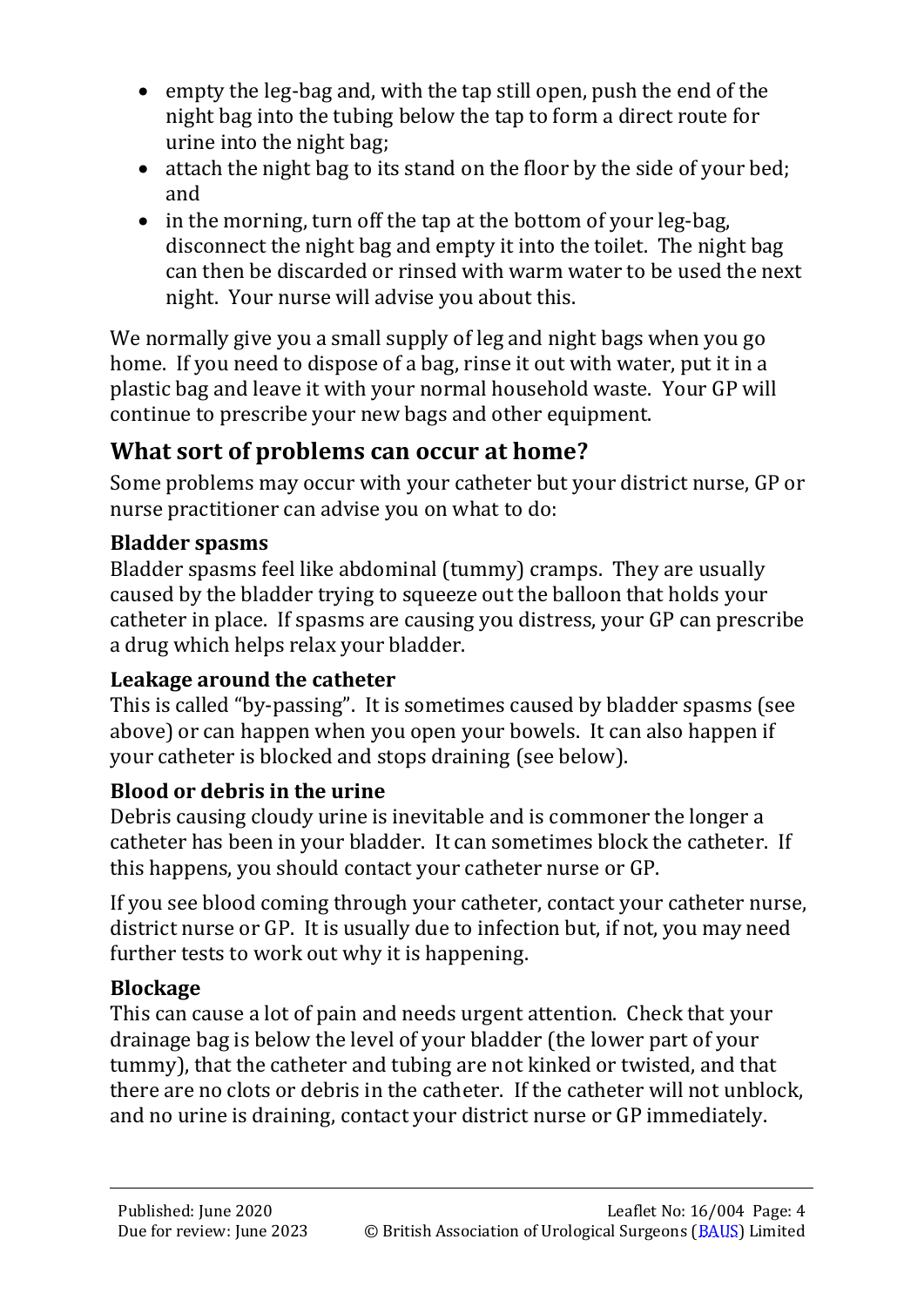#### **Catheter falling out**

If your catheter falls out, contact your district nurse or catheter nurse immediately so it can be replaced. If this keeps happening, your GP may refer you to a urologist for further advice.

#### **Urine infection**

You will always have bacteria in your urine if you have had a catheter for more than a few days. This does not mean you have a urine infection, and you do not need to take antibiotics. Antibiotics are only needed if you develop symptoms of a urine infection.

If you have symptoms (a high temperature, a lot of bladder discomfort, a painful urethra), you should contact your district nurse, catheter nurse or GP. They will decide whether you need antibiotics and may send a urine sample for laboratory testing.

# **What should I do with this information?**

Thank you for taking the trouble to read this information. Please let your urologist (or specialist nurse) know if you would like to have a copy for your own records. If you wish, the medical or nursing staff can also arrange to file a copy in your hospital notes.

## **What sources have we used to prepare this leaflet?**

This leaflet uses information from consensus panels and other evidencebased sources including:

- the [Department of Health \(England\);](https://www.gov.uk/government/organisations/department-of-health)
- the [Cochrane Collaboration;](http://uk.cochrane.org/) and
- the [National Institute for Health and Care Excellence \(NICE\).](https://www.nice.org.uk/)

It also follows style guidelines from:

- the [Royal National Institute for Blind People \(RNIB\);](http://www.rnib.org.uk/)
- the [Information Standard;](https://www.england.nhs.uk/tis/)
- the [Patient Information Forum;](http://www.pifonline.org.uk/) and
- the [Plain English Campaign.](http://www.plainenglish.co.uk/)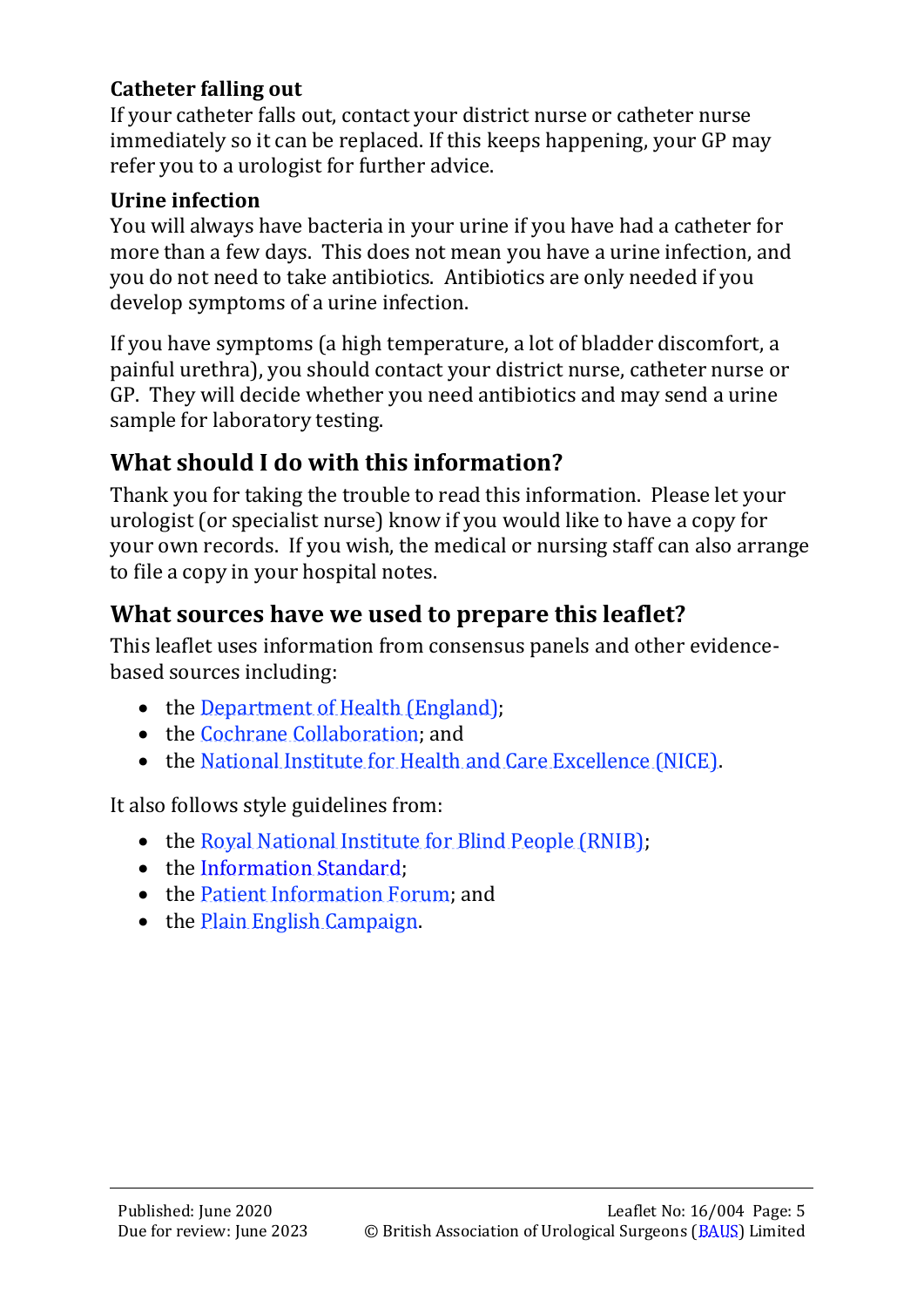# **Disclaimer**

We have made every effort to give accurate information but there may still be errors or omissions in this leaflet. BAUS cannot accept responsibility for any loss from action taken (or not taken) as a result of this information.

# **PLEASE NOTE**

The staff at BAUS are not medically trained, and are unable to answer questions about the information provided in this leaflet. If you do have any questions, you should contact your urologist, specialist nurse or GP.